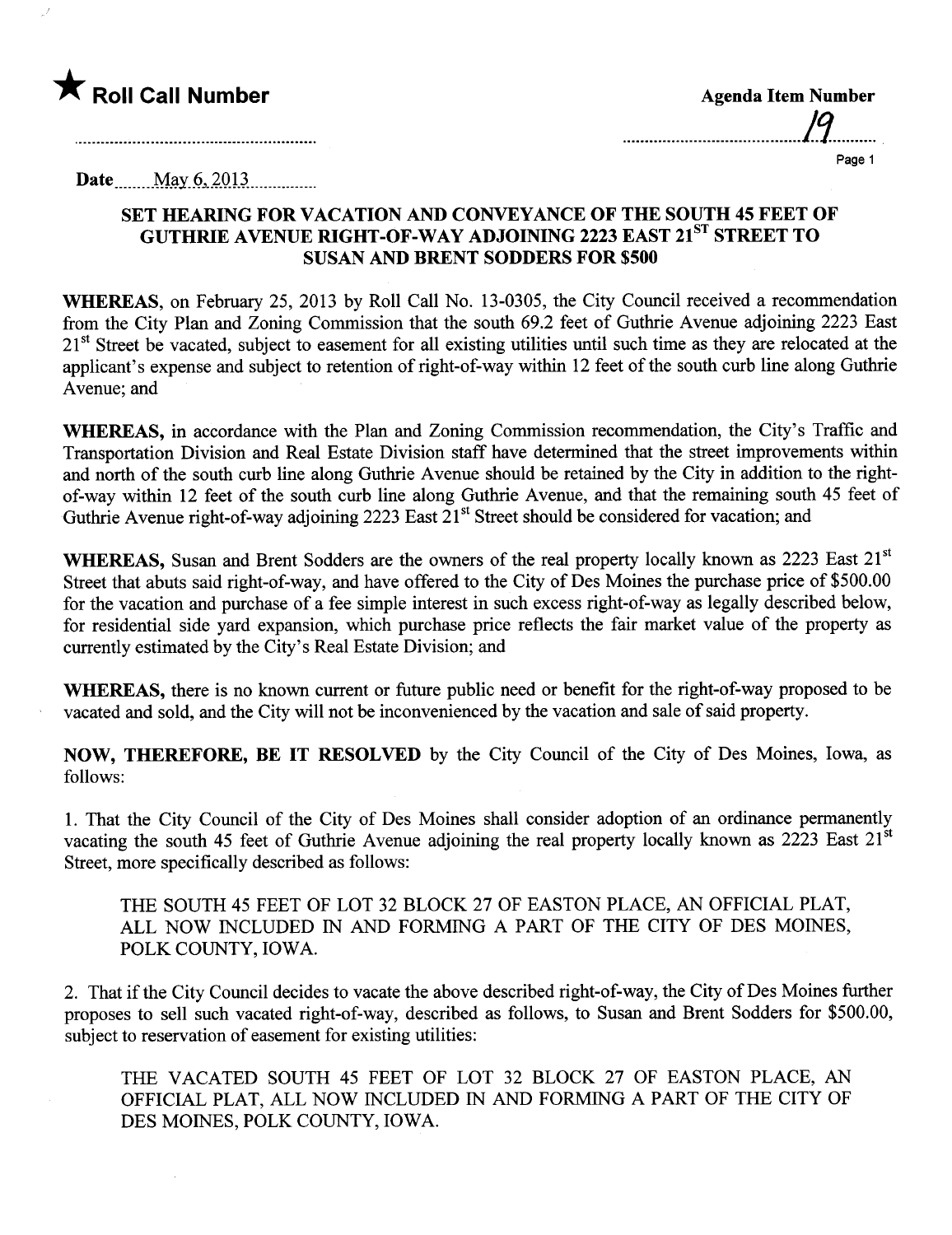

| <b>Agenda Item Number</b>                 |        |
|-------------------------------------------|--------|
| // j<br>$\boldsymbol{M}$ $\boldsymbol{I}$ |        |
|                                           | Page 2 |

Date ...... ...M.ay. §-'..2.O'U.............

3. That a public hearng wil be held on May 20, 2013, at 5:00 p.m. in the City Council Chamber, City Hall, 400 Robert D. Ray Drive, Des Moines, Iowa. At that time the City Council will consider the above-described proposals and any other(s) submitted prior to or during the public hearing.

4. That the City Clerk is hereby authorized and directed to publish notice of said proposals in the form hereto attached, all in accordance with Section 362.3 of the Iowa Code.

5. The proceeds from the sale of this property shall be deposited into the following account: \$500, Fund: SP767, Org: ENG980500.

Moved by to adopt.

PROVED AS TO FORM:

Glenna K. Frank, Assistant City Attorney

| <b>COUNCIL ACTION</b> | <b>YEAS</b> | <b>NAYS</b> | <b>PASS</b> | <b>ABSENT</b>   | <b>CERTIFICATE</b>                                                                                                                                    |
|-----------------------|-------------|-------------|-------------|-----------------|-------------------------------------------------------------------------------------------------------------------------------------------------------|
| <b>COWNIE</b>         |             |             |             |                 |                                                                                                                                                       |
| <b>COLEMAN</b>        |             |             |             |                 | I, DIANE RAUH, City Clerk of said City hereby<br>certify that at a meeting of the City Council of<br>said City of Des Moines, held on the above date, |
| <b>GRIESS</b>         |             |             |             |                 |                                                                                                                                                       |
| <b>HENSLEY</b>        |             |             |             |                 | among other proceedings the above was adopted.                                                                                                        |
| <b>MAHAFFEY</b>       |             |             |             |                 | IN WITNESS WHEREOF, I have hereunto set my                                                                                                            |
| <b>MEYER</b>          |             |             |             |                 |                                                                                                                                                       |
| <b>MOORE</b>          |             |             |             |                 | hand and affixed my seal the day and year first<br>above written.                                                                                     |
| <b>TOTAL</b>          |             |             |             |                 |                                                                                                                                                       |
| <b>MOTION CARRIED</b> |             |             |             | <b>APPROVED</b> |                                                                                                                                                       |
|                       |             |             |             | Mavor           | City Clerk                                                                                                                                            |